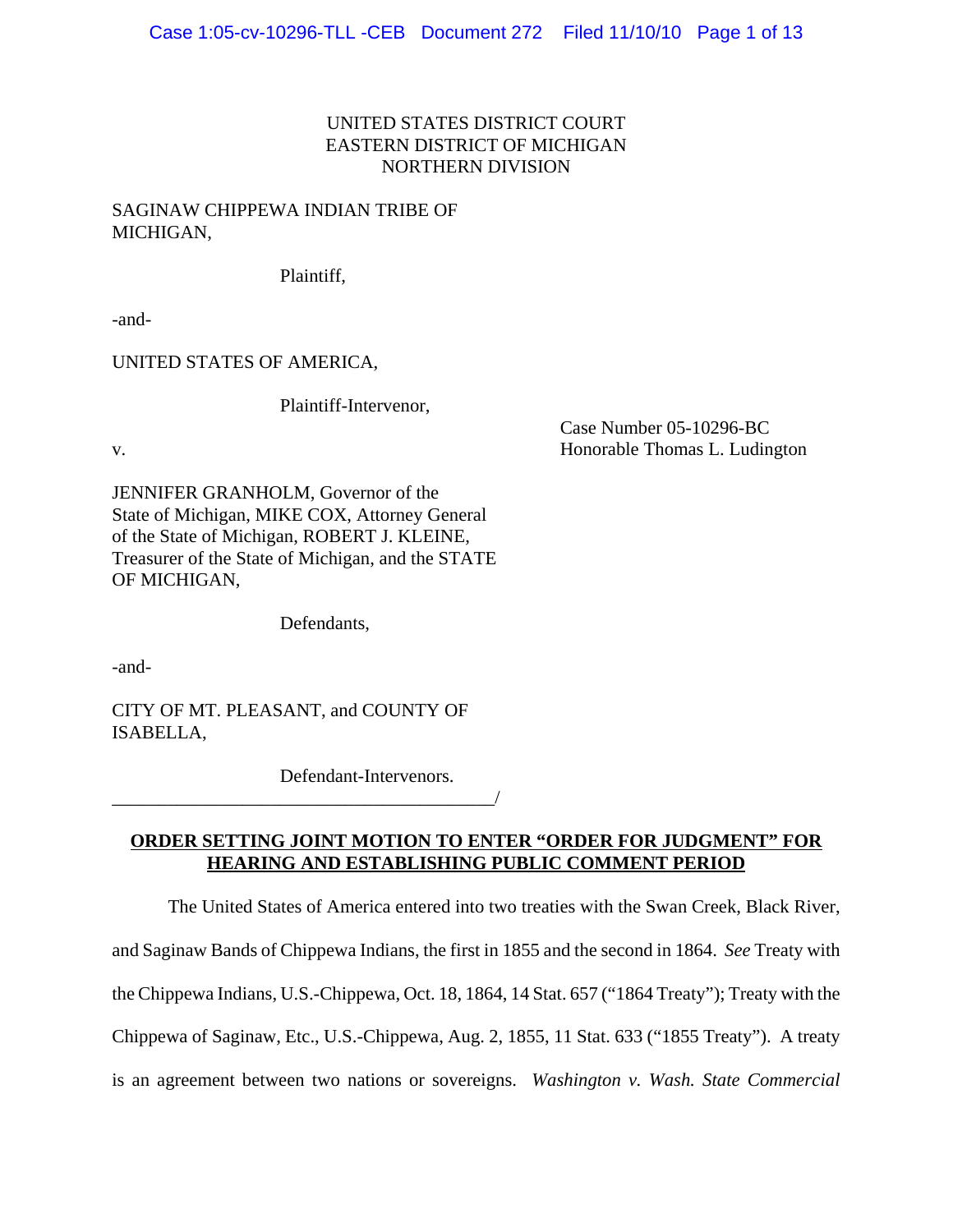#### Case 1:05-cv-10296-TLL -CEB Document 272 Filed 11/10/10 Page 2 of 13

*Passenger Fishing Vessel Ass'n*, 443 U.S. 658, 676 (1979). Pursuant to the U.S. Constitution, any treaty "made, under the Authority of the United States, [is] the supreme Law of the Land." U.S. Const. art. VI, cl. 2; *see also* U.S. Const. art. II, § 2, cl. 2 (providing the president with authority to make treaties with the "Advice and Consent of the Senate").<sup>1</sup> The 1855 and 1864 treaties provided that the United States would withdraw from sale for the benefit of the three Bands the unsold public lands in six townships in Isabella County, Michigan. In exchange, the Bands ceded their remaining lands in Michigan to the United States and relinquished their legal and equitable claims against the United States.

The 1864 Treaty was negotiated and ratified just nine years after the 1855 Treaty to address problems that arose, in significant part, because the United States government had not fulfilled all of its obligations under the 1855 Treaty. The United States never issued certificates confirming Indian ownership of the land, as the treaty required. The United States also did not make certain annuity payments or provide other support it had committed to furnish under the 1855 Treaty. The issues were further complicated when the parties realized that about thirty percent of the land withdrawn from sale by the 1855 treaty for the benefit of the three bands, had already been sold or deeded to other parties. Of the 138,000-acre area that was open for selection and allotment in Isabella County, nearly 40,000 acres had already been sold or deeded to the third parties when the 1855 Treaty was ratified. The 1864 Treaty provided less land for the Bands, not more, but it also included more generous support provisions for the Bands and provided for future land selections by

 $<sup>1</sup>$  At the time the 1855 and 1864 treaties were ratified, such instruments were the primary tool</sup> used by the federal government for negotiating with and regulating tribes. The practice of entering into treaties with tribes ended in 1871, when Congress passed a statute largely prohibiting it. 25 U.S.C. § 71. Congress also provided the executive branch with authority to enter into contracts with tribes instead of treaties. 25 U.S.C. § 81.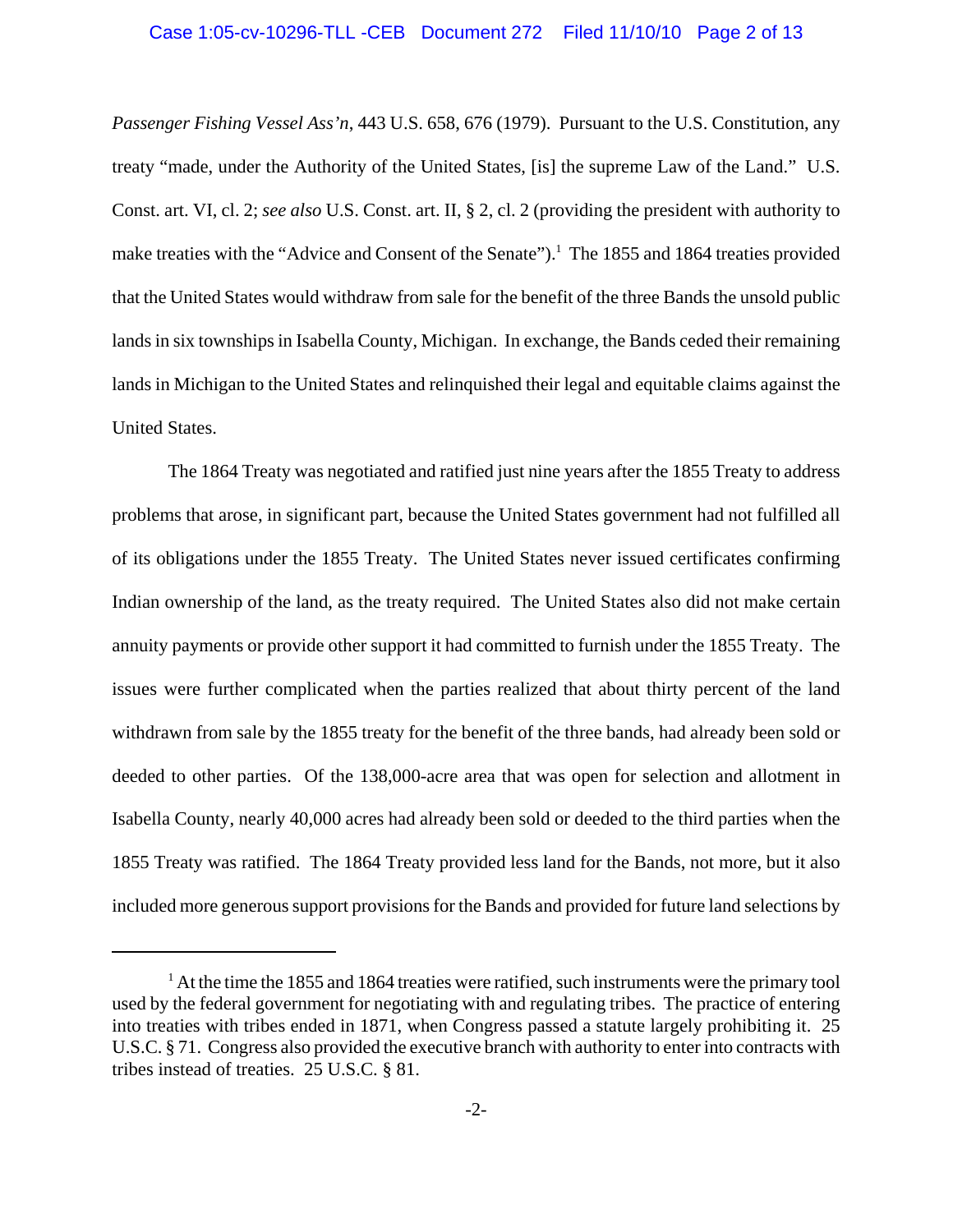#### Case 1:05-cv-10296-TLL -CEB Document 272 Filed 11/10/10 Page 3 of 13

descendants of the band members upon turning twenty-one years of age.

One-hundred-and-fifty years later, on November 21, 2005, Plaintiff Saginaw Chippewa Indian Tribe of Michigan ("Saginaw Chippewa"), the successor to the three bands, filed this case. The amended complaint [Dkt. # 17] asked the Court to affirm that the treaties created a "reservation" that continues today, and that, as a result, the six townships constitute "Indian country" under federal law. 18 U.S.C. § 1151. The Saginaw Chippewa asked the Court to enjoin the named Defendants, the Governor, Attorney General, and Treasurer of the State of Michigan ("State Defendants"), from asserting criminal, civil, or regulatory jurisdiction within the six townships in a manner that is inconsistent with federal law.

Congress defined "Indian country" in 1949 to include "all land within the limits of any Indian reservation under the jurisdiction of the United States Government, notwithstanding the issuance of any patent, and, including rights-of-way running through the reservation." 18 U.S.C. § 1151. According to the Saginaw Chippewa, by withdrawing the six townships from sale for the benefit of the Bands, the treaties created a "reservation" in Isabella County. Moreover, they contend, the reservation has not been disestablished or diminished by a later treaty or act of Congress. Accordingly, it remains a "reservation" and consequently "Indian country" today.

The question of whether or not the six townships are Indian country carries with it a variety of practical considerations concerning jurisdiction over the land and the people living, working, and traveling in those townships. For example, Michigan state courts are without jurisdiction to hear civil actions against Indians that arise within Indian country. *Williams v. Lee*, 358 U.S. 217 (1959). Similarly, the State of Michigan and its constituent counties may not prosecute crimes committed by, or against, Indians in Indian country unless an act of Congress expressly provides otherwise.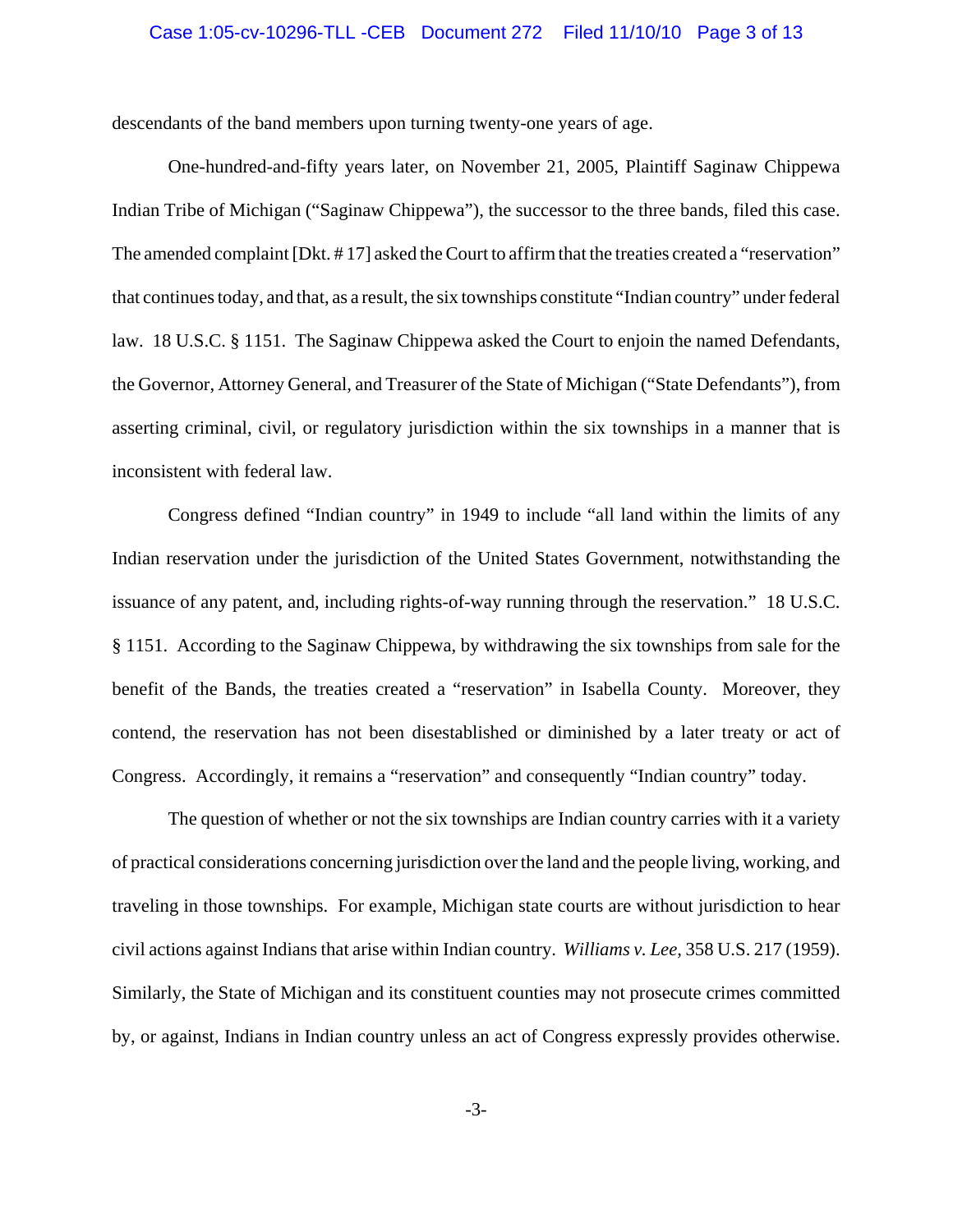#### Case 1:05-cv-10296-TLL -CEB Document 272 Filed 11/10/10 Page 4 of 13

*See* Carole Goldberg & Heather Valdez Singleton, U.S. Dep't of Justice, Public Law 280 and Law Enforcement in Indian Country—Research Priorities 1 (2005) *avaiable at* http://www.ncjrs.gov/pdffiles1/nij/209839.pdf. By contrast, tribal courts may hear civil cases arising in Indian country, as well as criminal cases involving Indian defendants. *See Oliphant v. Suquamish Indian Tribe*, 435 U.S. 191, 212 (1978). The U.S. Congress has also enacted several statutes that provide federal law enforcement agencies with some responsibility for prosecuting crimes within Indian country and federal courts with jurisdiction to hear such cases. *See, e.g.*, Indian Country Crimes Act, 18 U.S.C. § 1152; Assimilative Crimes Act, 18 U.S.C. § 13; Major Crimes Act, 18 U.S.C. § 1153. The jurisdictional issues also extend beyond the courts and criminal justice concerns, to include zoning, land use regulations, and taxation.<sup>2</sup>

On May 17, 2006, the Court entered a scheduling order, providing for discovery and motion cutoff dates, noting that it had been informed that the United States was considering intervening as a party. [Dkt. # 22]. The order directed the United States to file its motion to intervene on or before June 15, 2006. As the deadline approached, the United States asked for an extension of the deadline; a process that was ultimately repeated several times as the government further investigated the issues raised in the case. [Dkt. # 22, 23, 24, 25, 26, 27, 28]. With the consent of the other parties, the United States Department of Justice, Environment and Natural Resources Division, Indian Resources Section, ultimately elected to join the case as a Plaintiff with the Saginaw Chippewa on November 1, 2006. [Dkt. # 29, 31]. The Court then extended the scheduling order to provide

 $2^2$  By stipulation of the parties, state property taxation of land held in fee simple within the boundaries of the alleged reservation and collection of state sales taxes within the alleged reservation were expressly exempted from attention in this case. [Dkt. # 15]. The parties also agreed that tribal jurisdiction over non-Indians living within the alleged reservation would not be litigated in this case. *Id.*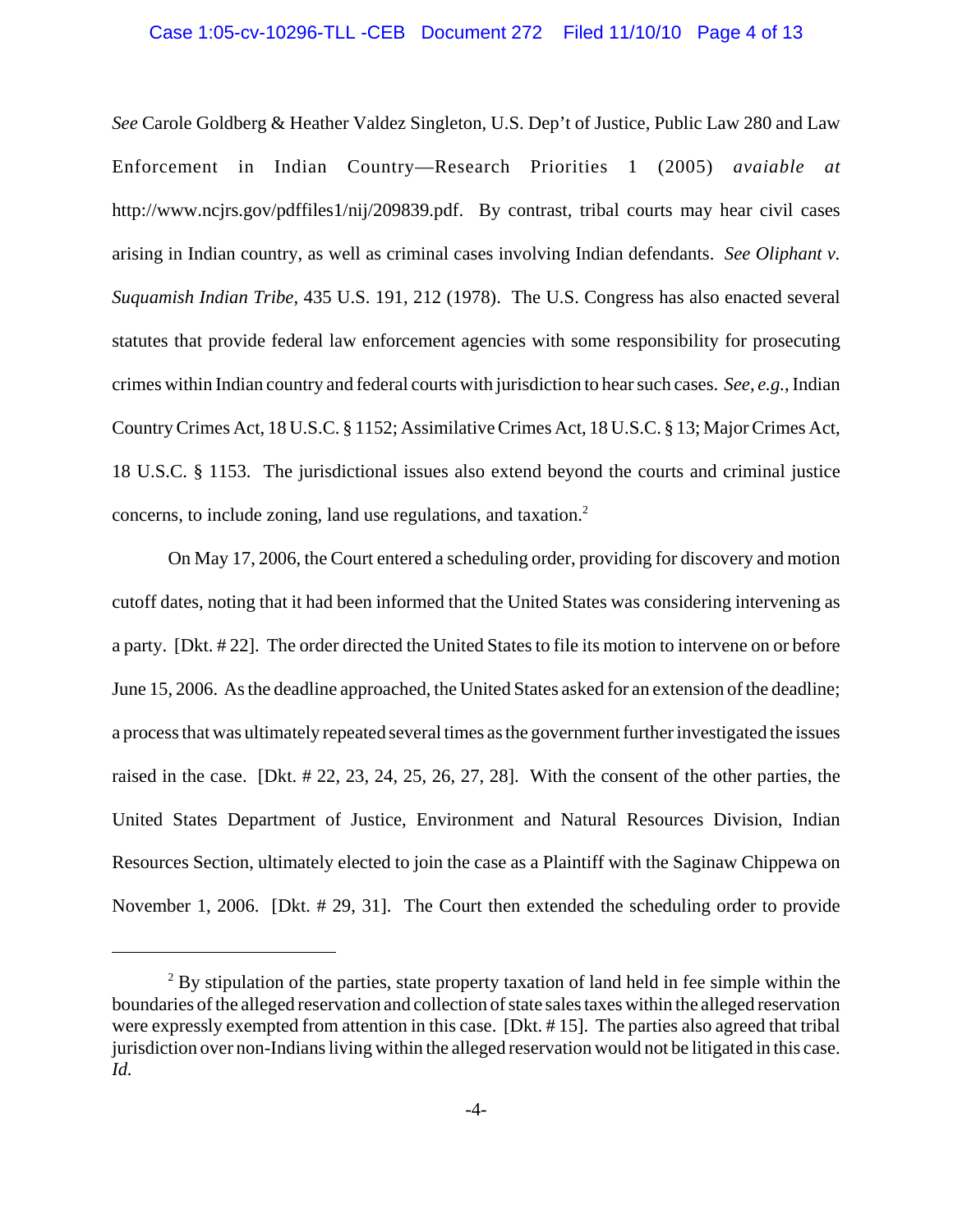#### Case 1:05-cv-10296-TLL -CEB Document 272 Filed 11/10/10 Page 5 of 13

additional time for the parties to conduct discovery. [Dkt. # 37].

In mid-September of 2007, nearly two years after the case was filed, the City of Mt. Pleasant and County of Isabella also filed motions to intervene as defendants. [Dkt. # 39, 41]. The existing parties did not oppose intervention by the City and County, as long as the progress of the litigation was not disrupted. [Dkt. # 42, 45]. On November 16, 2007, the Court permitted the County and City to intervene, but only on a limited basis. [Dkt. # 50]. The Court emphasized that expert reports—which are of substantial importance because the case requires the Court to inquire into the historical understanding of the treaties—had already been exchanged and that discovery was nearly completed. The Court also noted that the local governments' interests were adequately represented by the State Defendants. Indeed, municipal corporations like the City and County "have no inherent power. They are created by the state and derive their authority from the state." *Bivens v. Grand Rapids*, 505 N.W.2d 239, 241 (Mich. 1993) (citation omitted). Nevertheless, the City and County were permitted to intervene on a limited basis because they had a "legitimate interest" in the litigation and the "best understand[ing]" of local government concerns that might be directly affected by the case.

After a year of motion practice, the Court next addressed whether post-treaty events, what courts have called "jurisdictional history," is relevant to the interpretation of the treaties. More specifically, whether time-based equitable defenses, particularly laches,<sup>3</sup> barred the United States and Saginaw Chippewa from asserting long-neglected rights under the two treaties. In an October

<sup>&</sup>lt;sup>3</sup>The term "laches" is derived from a french word meaning "slackness" and is used here to describe a legal doctrine. The equitable defense of laches provides that when a party has unreasonably delayed in asserting its rights, and the delay has prejudiced the person or entity against whom relief is sought, the party responsible for the delay may be barred from obtaining relief.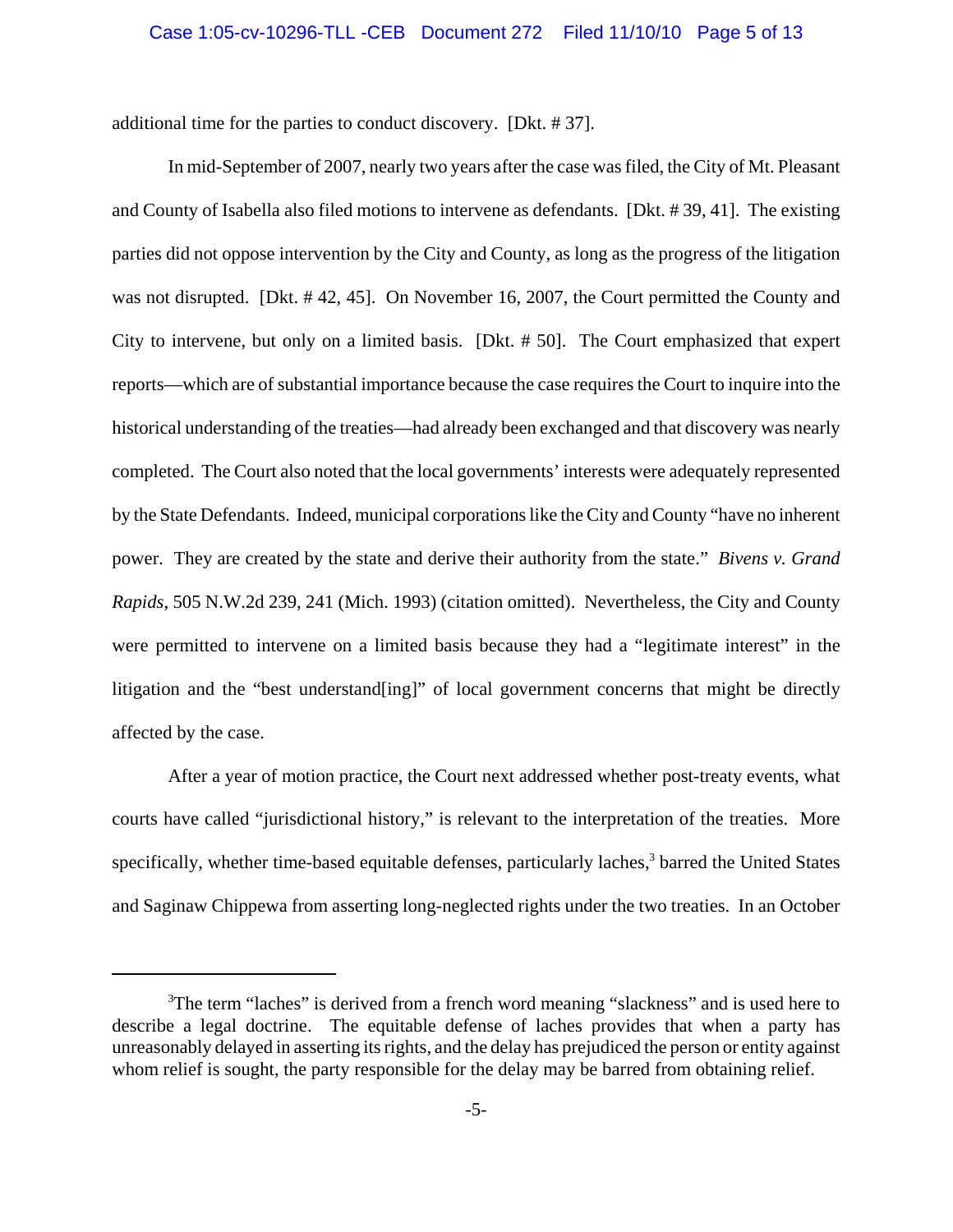#### Case 1:05-cv-10296-TLL -CEB Document 272 Filed 11/10/10 Page 6 of 13

22, 2008 opinion and order [Dkt. # 121], the Court determined the laches defense was inapplicable to this case because, among other reasons, time-based equitable defenses like laches are generally inapplicable against the United States. The Court emphasized that treaties cannot be diminished or disestablished by local or state government authorities. Unless a later act of Congress or the Constitution provides otherwise, the treaties remain the "supreme Law of the Land." U.S. Const. art. VI, cl. 2. Moreover, interpretation of Indian treaties is governed by the language of the treaties and the contemporaneous understanding of the treaties, not subsequent events. Accordingly, the Court barred the introduction of evidence of so-called jurisdictional history unless it was relevant for some other purpose.

The City and County then moved for certification of the jurisdictional history question to the Sixth Circuit Court of Appeals for interlocutory appeal, but the Court denied the motion on December 12, 2008, concluding that interlocutory appeal would unnecessarily delay the case. [Dkt. # 147]. On March 23, 2009, the Court held a telephone status conference and the parties agreed to "facilitate" the case with an independent mediator while continuing to proceed, in parallel, with the litigation. [Dkt. # 159]. The parties agreed to utilize the assistance of Eugene Driker as the facilitator. The objective of the facilitation was to inventory the parties' contemporary objectives and to investigate consensus alternatives to litigation. The parties' efforts to mediate a consensual resolution of the case were not shared with the Court. Correspondingly, the Court focused on the parties' motion practice.

On April 29, 2009, the Court entered a further order limiting the scope of the evidence to be introduced at trial. [Dkt. # 161]. The Court concluded, as it had earlier, that events which occurred long after the treaties were ratified were not particularly relevant to the question of what the text of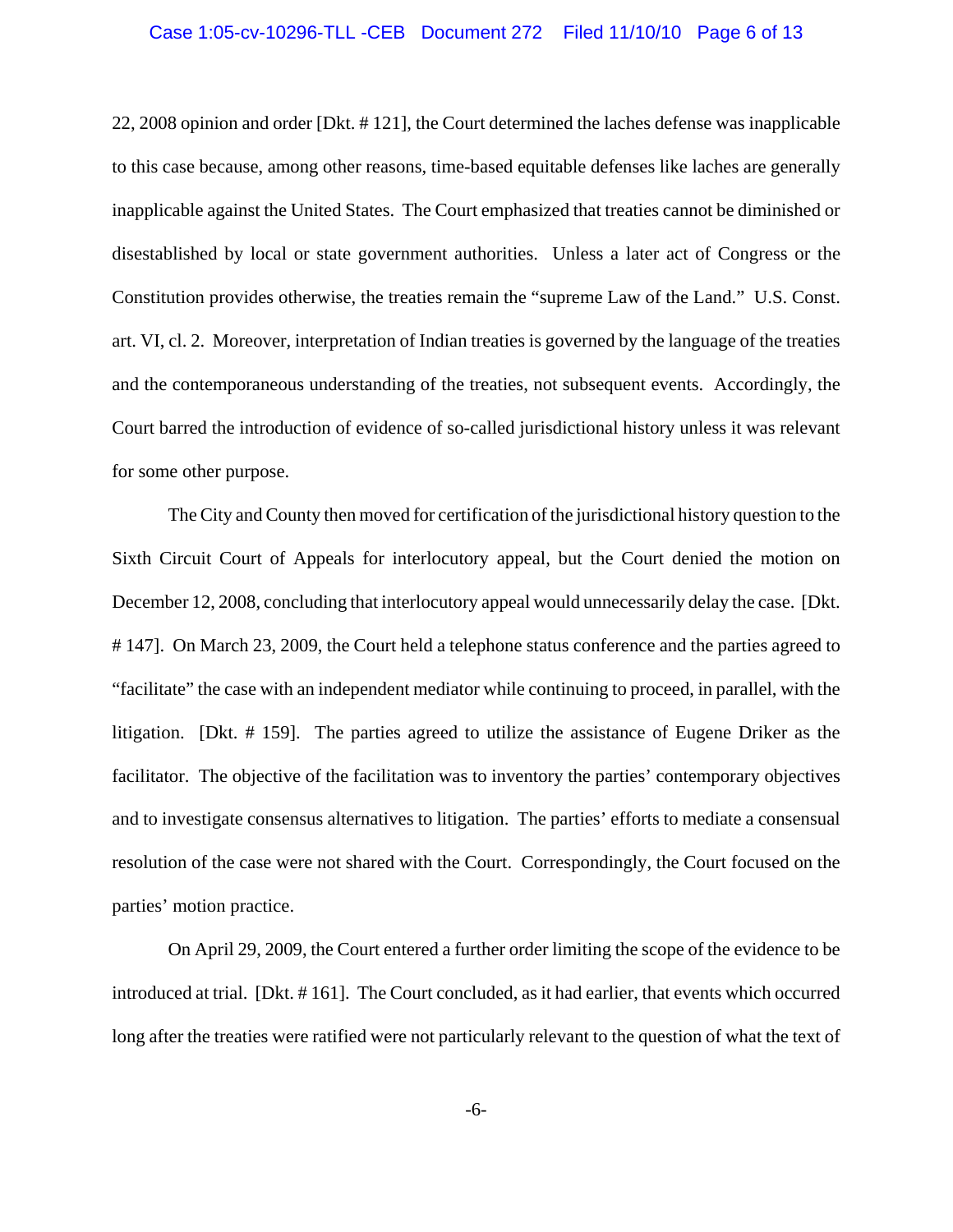#### Case 1:05-cv-10296-TLL -CEB Document 272 Filed 11/10/10 Page 7 of 13

the treaties provide and what the parties intended at the time the treaties were adopted many years ago. The Court granted motions filed by the Saginaw Chippewa and the United States, and excluded jurisdictional history evidence related only to post-treaty diminishment of the reservation. *See Rosebud Sioux Tribe v. Kneip*, 430 U.S. 584 (1977). The Court acknowledged that the reservation, if established by the treaties, could later be diminished by an act of Congress. In this instance, however, Congress had never acted to diminish the size of the alleged reservation. Accordingly, while jurisdictional facts may be relevant under *Rosebud Sioux* to aid in determining Congress's intent when diminishing a reservation by legislation, they remain irrelevant where it is undisputed that there was no intervening congressional act. In the absence of a later act of Congress, treaty interpretation must focus on the language of the treaty and the contemporary understanding of the parties. *See Minnesota v. Mille Lacs Band of Chippewa Indians*, 526 U.S. 172, 194–98 (1999).

In November 2009, the parties completed discovery and filed a series of motions challenging the admissibility of historical expert testimony and reports in anticipation of trial. Each party argued that the opposing parties' historical experts lacked sufficient training or reached unreliable conclusions based on insufficient data, and that as a result, the testimony of the opposing parties' experts should be excluded at trial. *See* Fed. R. Evid. 702. The Court, however, concluded that the historians' specialized knowledge would aid in interpreting the treaties, and that each historian had utilized sufficiently reliable data and methods to testify at trial. [Dkt. 221]. To the extent that there were deficiencies in any expert's report or proposed testimony, those deficiencies would be considered when evaluating the weight of the evidence at trial.

On March 5, 2010, the United States and the State Defendants each filed motions for partial summary judgment. The United States argued that there is no genuine issue of material fact as to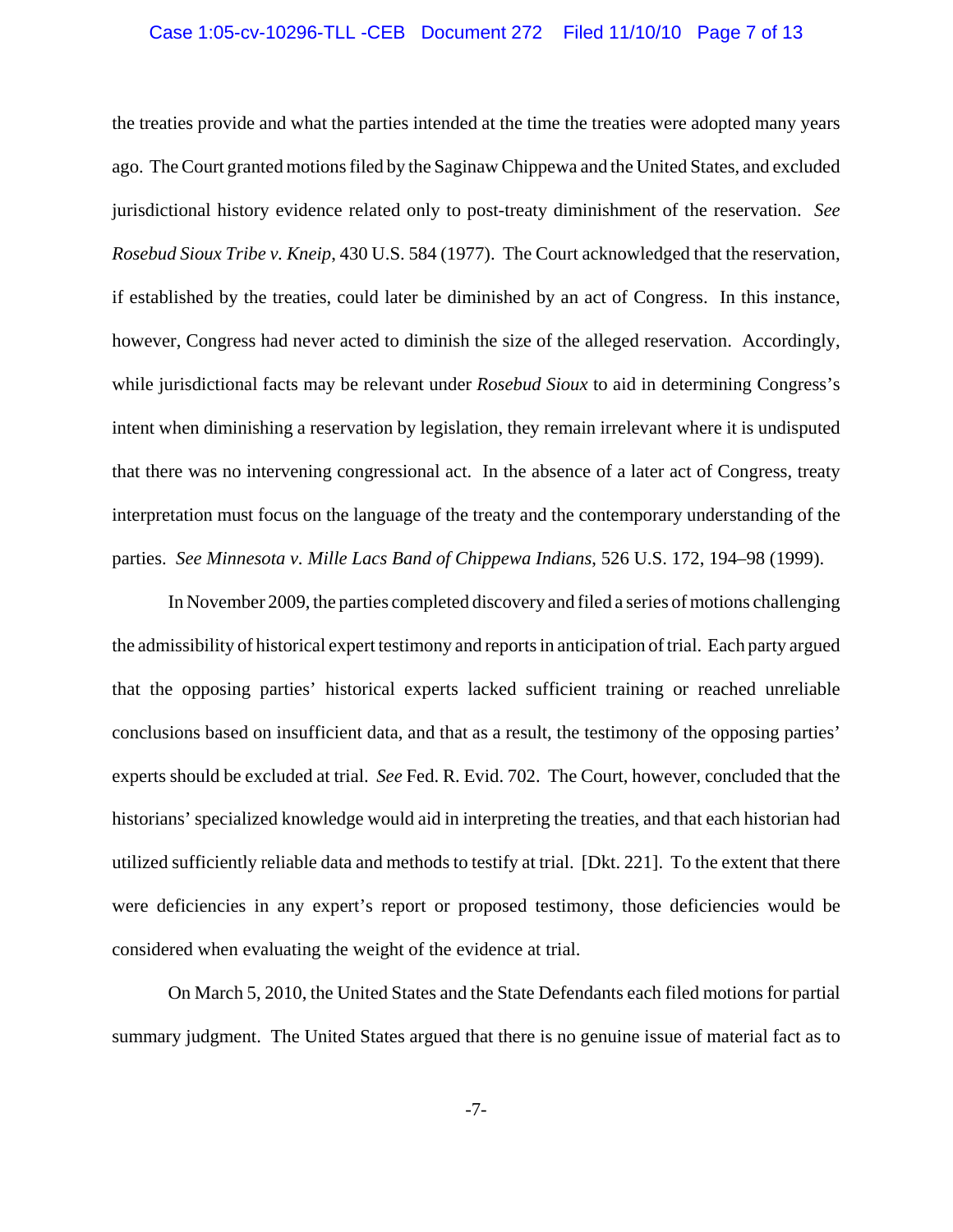#### Case 1:05-cv-10296-TLL -CEB Document 272 Filed 11/10/10 Page 8 of 13

whether the treaties created a reservation, and that the only issue for trial should be the boundaries of the reservation. [Dkt. # 222]. The State Defendants argued that even if a reservation was created, a proposition the State Defendants disputed, it never included land that was sold or deeded to other parties by the United States before the treaties were ratified. [Dkt. # 223]. The Court held a hearing on the motions on June 22, 2010, and was prepared to issue an opinion and order on the merits of the motions on July 15, 2010.

Just before the opinion was to be issued, however, the parties indicated during a telephone status conference that they believed that a consensual settlement on a range of issues was possible. They asked that the Court delay issuing an opinion on the dispositive motions.

The Court concurred with the request. The parties have not seen the opinion and do not know how the Court would have addressed the issues. Similarly, before the proposed "Order for Judgment" was filed, together with the joint motion to enter the "Order for Judgment," the Court was unaware of the provisions of the order and the terms of the agreements that were attached.

The parties have kept the Court informed of their continued negotiations during an in-person status conference held on September 21, 2010, and telephone status conferences held on October 4, October 15, October 21, October 22, October 27, and November 5, 2010. The parties did indicate that they all desired a procedure for solicitation of public questions and commentary, which the Court would review in conjunction with its consideration of the proposed consent judgment. The parties indicated their belief that a public comment period would ensure that as many issues as could be anticipated had been thoroughly considered and responsibly addressed by the consent judgment.

Now before the Court is the parties' joint motion to enter the proposed "Order for Judgment" following a public comment period. The Court has considered the joint motion and finds there is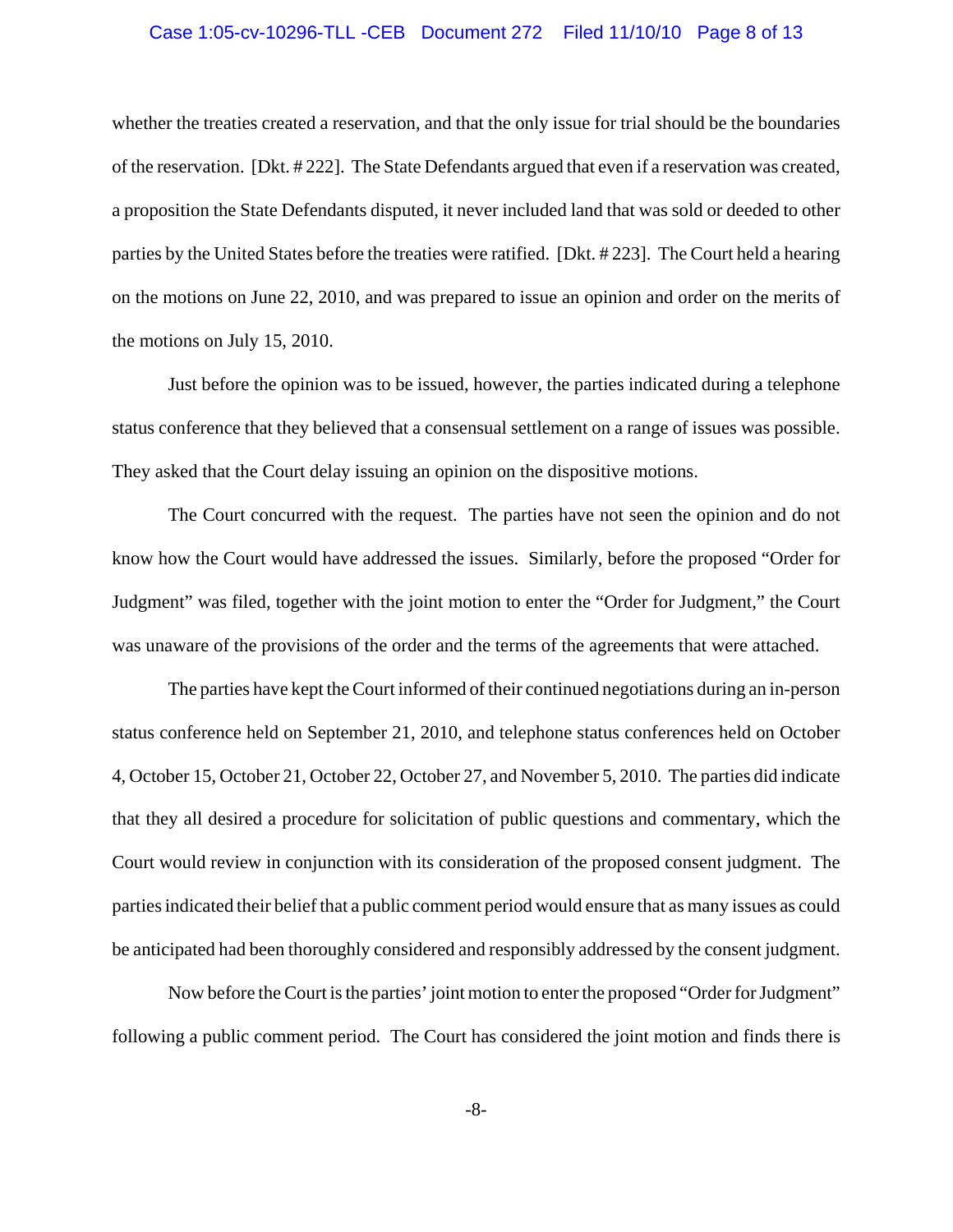#### Case 1:05-cv-10296-TLL -CEB Document 272 Filed 11/10/10 Page 9 of 13

good cause to grant the parties' request. Before providing the procedure for receiving public comments, however, it is important to briefly describe the standard by which the Court will review the proposed consent judgment and any comments received from the public.

The review process proposed by the parties is, perhaps, unusual in the context of a civil case where the primary focus has been on interpreting Indian treaties, but it is certainly not unprecedented in the broader context of civil litigation. *See, e.g.*, *United States v. Lexington-Fayette Urban Cnty. Gov't*, 591 F.3d 484 (6th Cir. 2010). Courts often provide for notice and comment periods on proposed settlements or consent judgments in cases were a large number of people, and many groups of people, may have an interest in the terms of the agreement or the outcome of a case. Examples include class action lawsuits, shareholder derivative suits, bankruptcy cases where a receiver has been appointed, and antitrust cases brought by the United States. *See* Federal Judicial Center, *Manual for Complex Litigation* § 13.14 (4th ed. 2004). Accordingly, the Court will review the parties' proposed consent judgment in an effort to ensure that it is fair, reasonable, and adequate to the interested parties, and that it is consistent with the public interest. *Cf.* 15 U.S.C. § 16(e) (describing standard of review for antitrust consent judgments); Fed. R. Civ. P. 23(e)(2) (describing standard of review for class action settlements); *Lexington-Fayette Urban Cnty. Gov't*, 591 F.3d at 489 (describing standard for review of proposed consent decree in a Clean Water Act case brought by the United States); *see also* Federal Judicial Center, *Manual for Complex Litigation* § 21.62 (4th ed. 2004) (citing examples of factors to be considered in class action context).

Accordingly, it is **ORDERED** that a hearing to address the parties' joint motion for entry of "Order for Judgment" and the public comments will be held on **November 23, 2010 at 10:00 a.m.**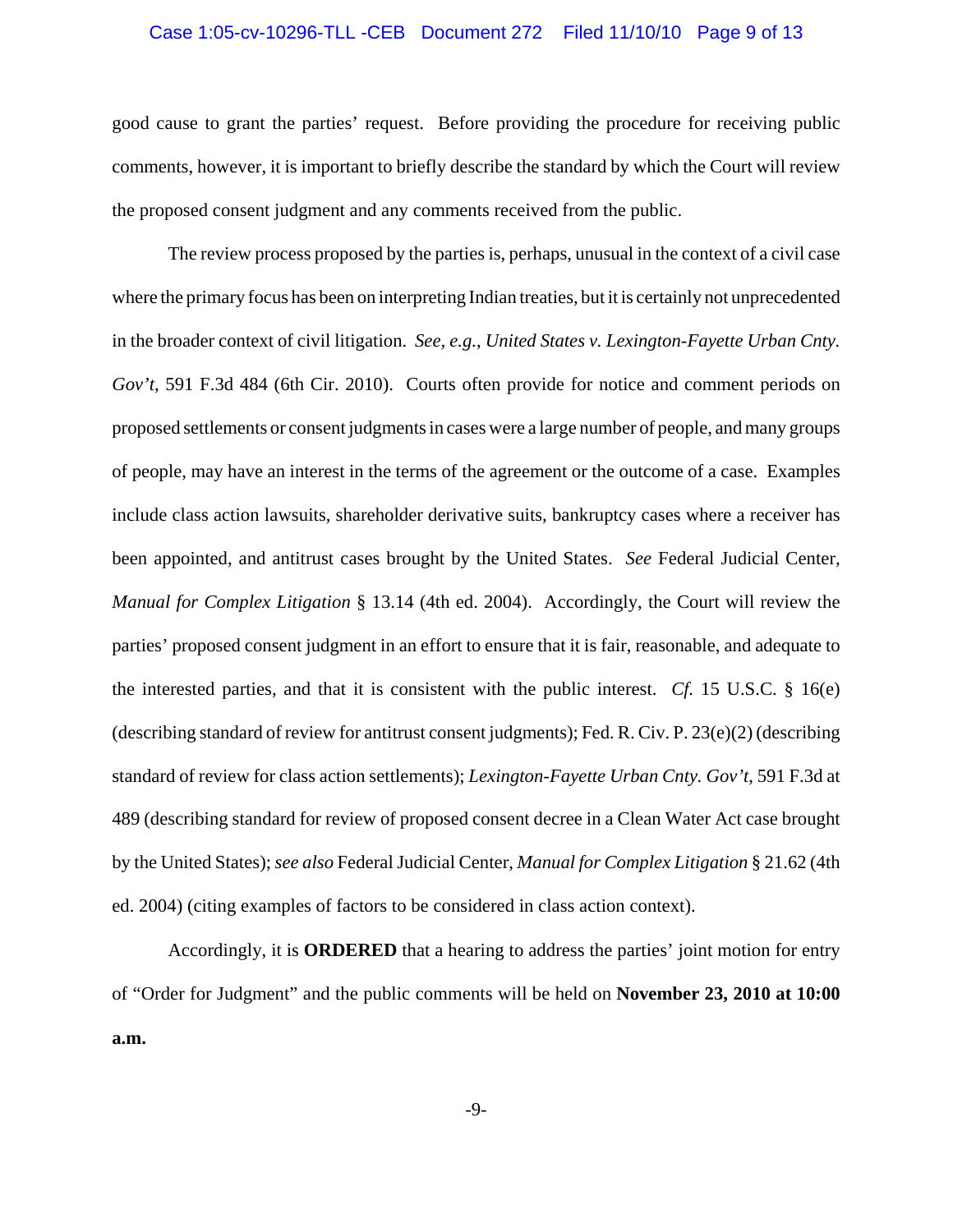## Case 1:05-cv-10296-TLL -CEB Document 272 Filed 11/10/10 Page 10 of 13

It is further **ORDERED** that any person or entity that wishes to provide public comment on the negotiated settlement may send comments to:

Saginaw Chippewa v. Granholm Settlement Comments Case No. 05-10296-BC P.O. Box 32991 Detroit, MI 48232

The comments will be collected by Eugene Driker and forwarded to each party and the Court. Comments will not be considered unless they are received by **November 19, 2010 at 5:00 p.m.**, they are typewritten, they are signed by the commenter, they identify the commenter by name and address, and they include a case caption that substantially resembles the form caption reproduced in Appendix A. All comments will be retained by the Court until the case is closed, and some comments may be made part of the public record.

It is further **ORDERED** that the parties are **DIRECTED** to provide the Court with a summary of the public comments received, along with the parties' responses, on or before **November 22, 2010 at 5:00 p.m.**

> s/Thomas L. Ludington THOMAS L. LUDINGTON The United States District Judge

Dated: November 10, 2010

#### **PROOF OF SERVICE**

The undersigned certifies that a copy of the foregoing order was served upon each attorney or party of record herein by electronic means or first class U.S. mail on November 10, 2010.

> s/Tracy A. Jacobs TRACY A. JACOBS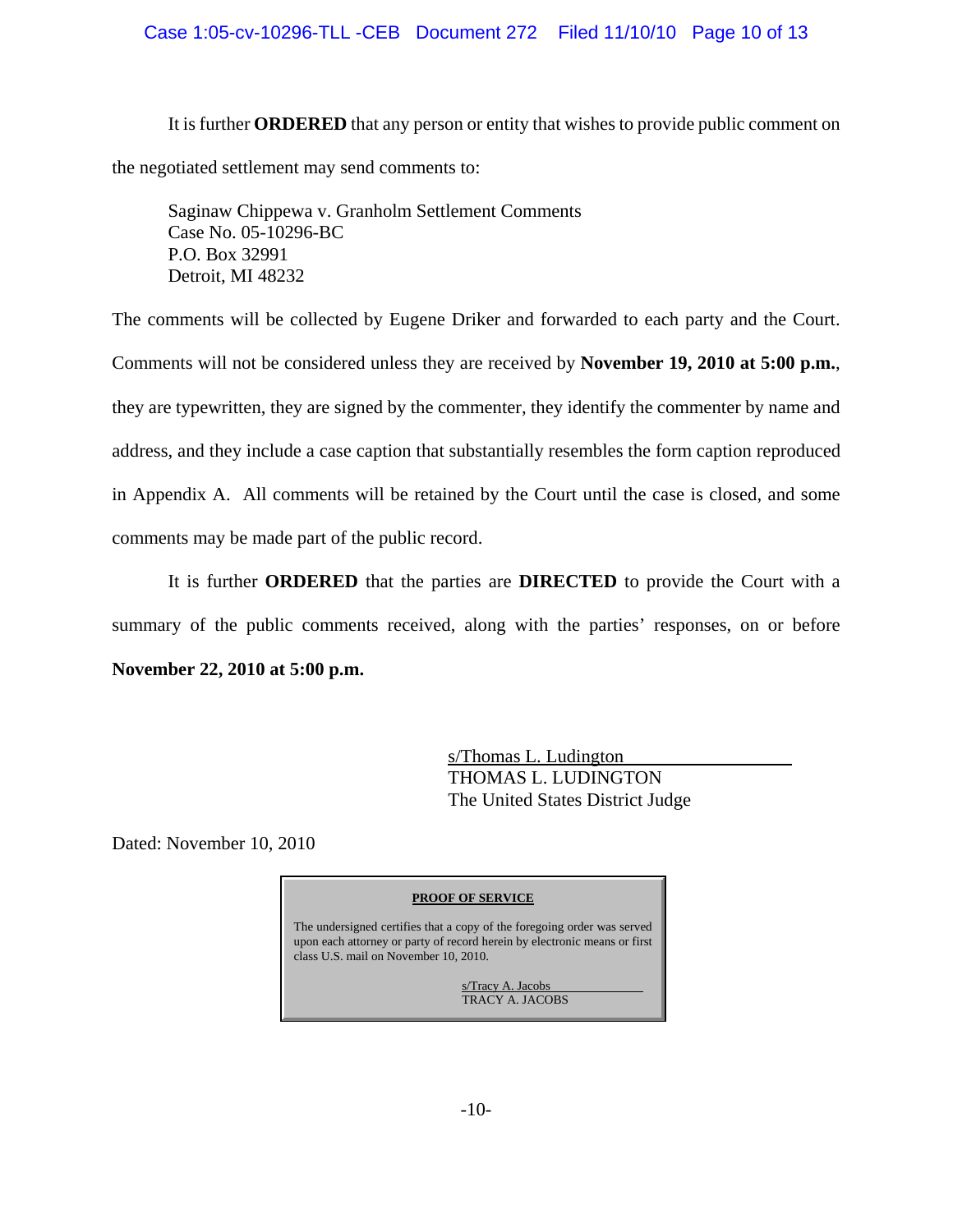# **Appendix A**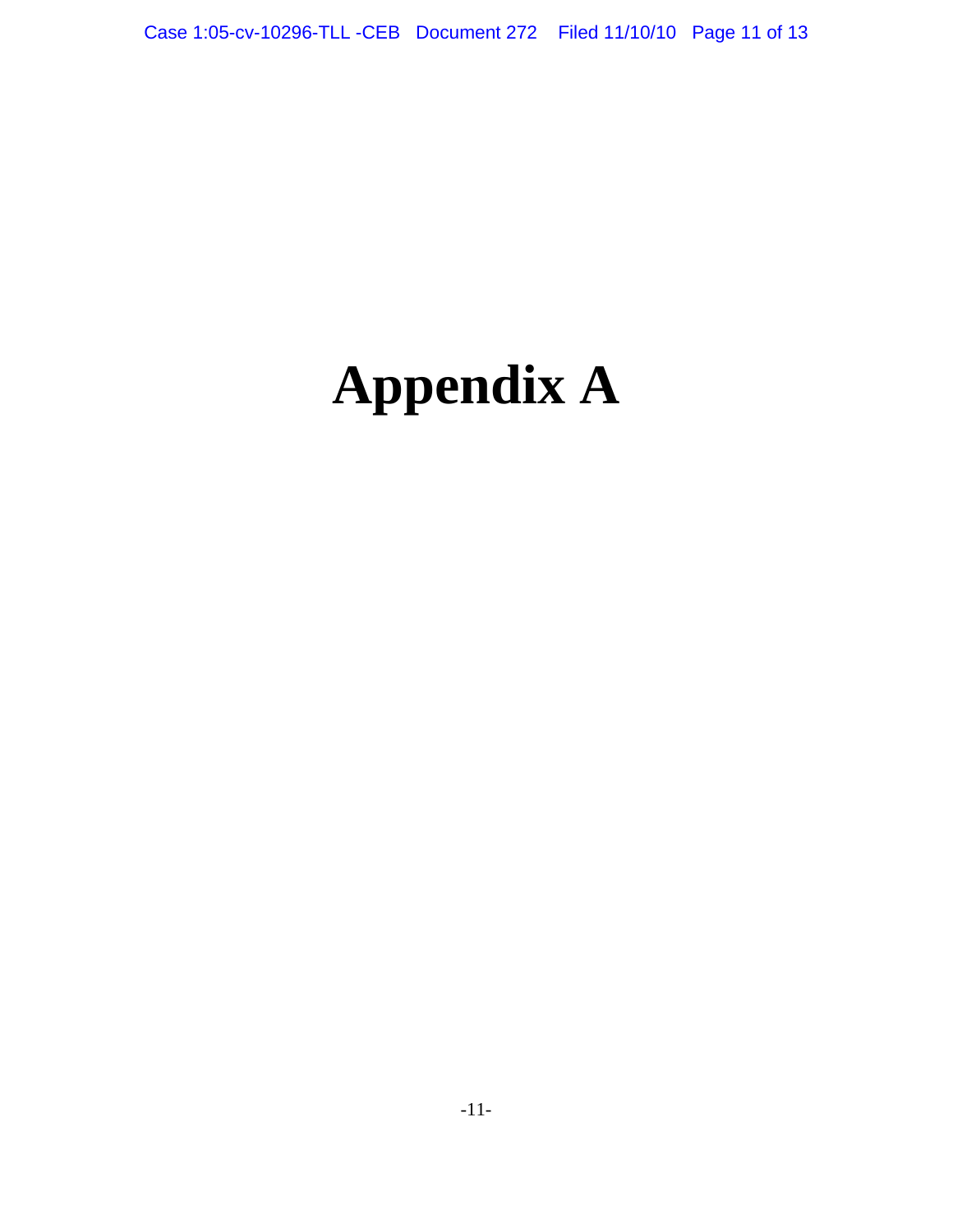## UNITED STATES DISTRICT COURT EASTERN DISTRICT OF MICHIGAN NORTHERN DIVISION

## SAGINAW CHIPPEWA INDIAN TRIBE OF MICHIGAN,

Plaintiff,

-and-

UNITED STATES OF AMERICA,

Plaintiff-Intervenor,

Case Number 05-10296-BC v. Honorable Thomas L. Ludington

JENNIFER GRANHOLM, Governor of the State of Michigan, MIKE COX, Attorney General of the State of Michigan, ROBERT J. KLEINE, Treasurer of the State of Michigan, and the STATE OF MICHIGAN,

Defendants,

-and-

CITY OF MT. PLEASANT, and COUNTY OF ISABELLA,

Defendant-Intervenors,

-and-

**\_\_\_\_\_\_\_\_\_\_\_\_\_\_\_\_\_\_\_\_\_\_\_\_\_\_\_\_\_\_\_\_\_\_\_\_\_\_** (name of commenter)

Commenter.

\_\_\_\_\_\_\_\_\_\_\_\_\_\_\_\_\_\_\_\_\_\_\_\_\_\_\_\_\_\_\_\_\_\_\_\_\_\_\_\_\_/

## **SAGINAW CHIPPEWA V. GRANHOLM SETTLEMENT COMMENT**